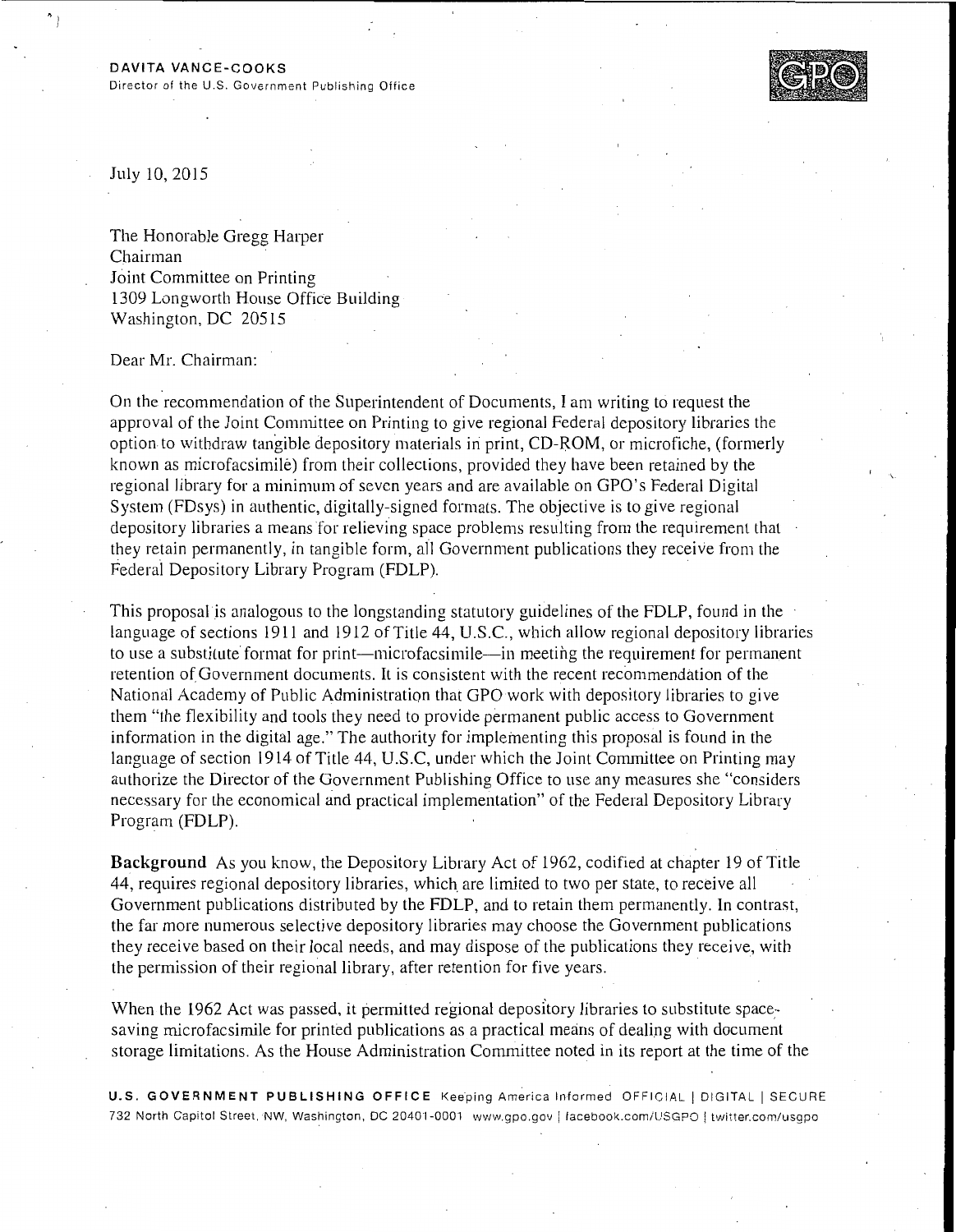The Honorable Gregg Harper - Page 2



1962 Act, "[t]he Committee was of the opinion that inclusion of the provision to supply microfacsimile copies of Government publications would afford the means necessary for regional depository libraries to obtain needed relief from their growing space problems" (H. Rept. 724 accompanying H.R. 8141,  $87<sup>th</sup>$  Congress,  $1<sup>st</sup>$  sess., 1961).

In spite of Congress's intention, however, the option to substitute microfacsimile for print no longer sufficiently alleviates the space problems of regional depository libraries. A survey of regional depository librarians conducted pursuant to GPO's recent FDLP Forecast Study shows that they face critical space limitations for tangible collections as they strive to provide their patrons with modern services under continuing fiscal constraints. In some cases, these conditions are motivating regional libraries to remove their collections from the library to off-site storage, while in others they are inducing regional libraries to leave the FDLP altogether (two regional depository libraries have relinquished their regional status since 2011 and an additional two are reportedly contemplating relinquishing their status). The librarians' responses to the Forecast Study indicate a strong desire for increased flexibility to effectively manage their depository resources, including the ability to adjust their Government document collections to meet local needs and to expand their capability to serve the increasing number of remote users. Their responses also stress the need for digital Government content to be formally recognized as a viable alternative format for regional depository libraries, just as microfacsimile was recognized more than a half century ago.

In addition to alleviating space problems, freeing greater resources to focus on the needs of a growing population of library patrons and the public at large, which increasingly obtain information in digital formats, advances the intent of the FDLP to be available for the "free use" of the public, as provided in 44 U.S.C. 191 I, as well as GPO's mission of Keeping America Informed. These· goals are impaired when space limitations result in the relocation of tangible collections to offsite storage or the withdrawal of regional libraries from the FDLP.

**Proposal** To help address these concerns, I am proposing that regional depository libraries be permitted to withdraw tangible depository materials in print, CD-ROM, or microfiche formats from their collections under the following conditions:

- (1) When the publication has been retained by the regional in tangible form for a period of seven years from the date of receipt, processing, or shipping list date; and
- (2) Is available on GPO's FDsys in a format that meets the standards of the Superintendent . ' of Documents as authentic and with the Superintendent's digital signature.

This proposal, to be implemented by a directive issued by the Superintendent, would supplement the language of section 1911 of Title 44 which pennits regional depository libraries to retain Government publications either in print or microfacsimile, except superseded publications or those later issued in bound form which may be discarded as authorized by the Superintendent.

U.S. **GOVERNMENT PUBLISHING OFFICE** Keeping America Informed OFFICIAL I DIGITAL I SECURE 732 North Capitol Street, NW, Washington. DC 20401-0001 www.gpo.gov I facebook.com/USGPO ! twitter.com/usgpo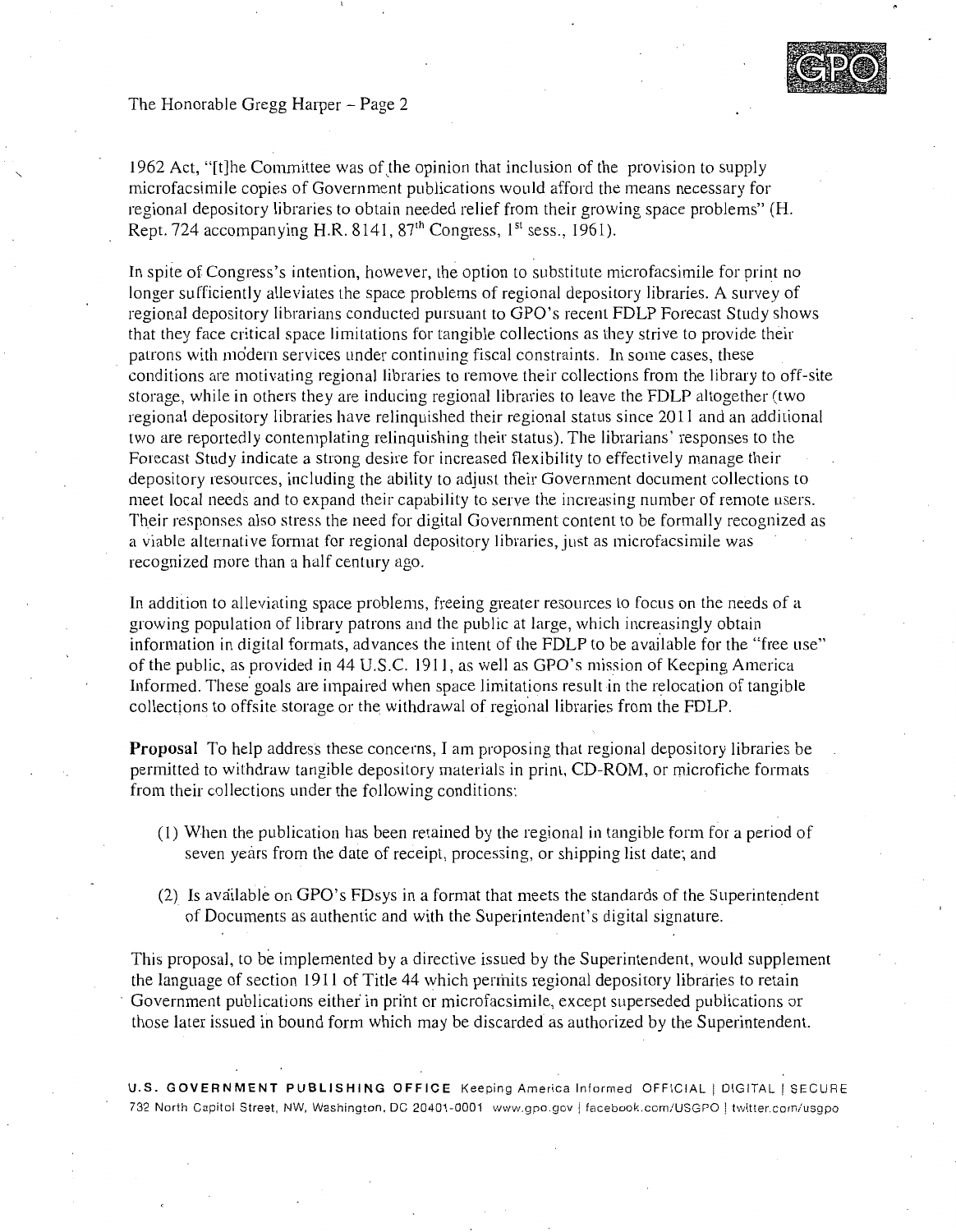## The Honorable Gregg Harper- Page 3

 $\cdot$  :



The body of Government publications eligible for the application of this proposed authority currently comprises more than one million titles, and includes all those with authentic and digitally-signed equivalents on FDsys extending back to the inception of GPO's online dissemination capability in 1994, as well as any Government publications from other periods of time that have been digitized and made available on FDsys. Government publications made digitally available by other, non-FDsys sources would not be eligible for withdrawal under this authority. To safeguard the historical documents of our democracy, as recommended by the National Academy of Public Administration, GPO is working with depository libraries and other library groups to develop a comprehensive plan for preserving the print collection of Government documents, including a process for ingesting digitized copies into FDsys.

By assuring that the withdrawal of tangible copies is matched with a digitally-signed equivalent that is permanently available on FDsys, the comprehensiveness of the FDLP collection . nationwide would not be impaired. The withdrawal of tangible materials would be entirely optional by the libraries and would depend on a regional depository library's assessment of its own needs, the needs of the selective depository libraries it supports, and the needs of library patrons.

Summary GPO recognizes that the authority requested here will not resolve all of the challenges facing'regional depository libraries and the FDLP today. To modernize this essential program, a restructuring will be required to address the momentous changes in technology, Government information user requirements, and both GPO and depository library funding mechanisms that have occurred since passage of the Depository Library Act in 1962. This restructuring is an objective GPO has begun working towards with its Forecast Study and with the development of a national plan for the FDLP. In the meantime, I believe this proposal will provide regional depository libraries with a measure of immediate relief and flexibility in meeting critical space and funding shortages, supported by the technology capabilities that are available today in. GPO's FDsys. .

Accordingly, pursuant to 44 U.S.C. § 1914, I respectfully request the Committee's approval for authority to allow regional depository libraries to withdraw tangible versions of Government publications from their collections if the above conditions are met. If you need additional information, please do not hesitate to contact GPO's Chief of Staff, Mr. Andrew Sherman, on 202-512-1991, or by email at asherman@gpo.gov.

Sincerely,

Approved: \_\_\_\_\_\_\_\_\_\_\_\_\_ \_

Gregg Harper, Chairman

Date: \_\_\_\_\_\_\_\_\_\_\_\_\_\_\_\_ \_

DAVITA VANCE-COOKS Director U.S. Government Publishing Office

U.S. GOVERNMENT PUBLISHING OFFICE Keeping America Informed OFFICIAL | DIGITAL | SECURE 732 North Capitol Street, NW, Washington, DC 20401-0001 www.gpo.gov | facebook.com/USGPO | twitter.com/usgpo